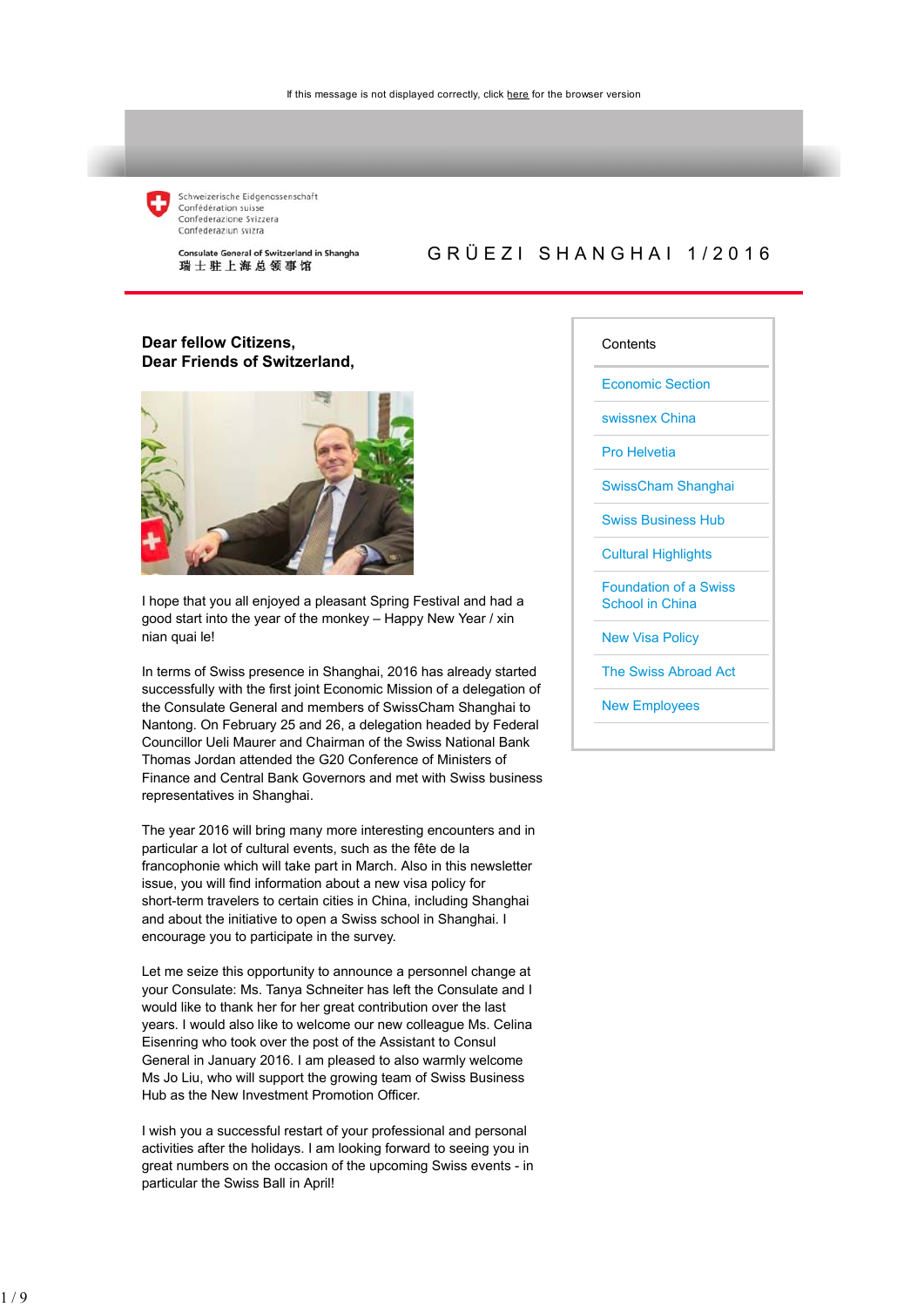# **Economic Section**

### **Economic Mission to Nantong**



On January 14 - 15, 2016, a delegation led by Consul General Alexander Hoffet visited the City of Nantong in Jiangsu Province, as the 1st Economic Mission of this year. These regular joint economic missions organized by the Consulate in cooperation with SwissCham aim at bringing Swiss entrepreneurs and institutions together with Chinese companies and local authorities. Nantong was selected for its strong economic performance and potential for future growth, its proximity to Shanghai, its well-established infrastructure and favorable business environment.

Apart from an official meeting with the city's mayor Ms. Han Liming, the delegation participated in the Switzerland – Nantong Economic Exchange Symposium where they exchanged information and established contacts with selected local enterprises. On the following day, the members had the chance to visit two Swiss companies present in the NETDA, Givaudan and Siegfried where interesting insights about their recent expansion to Nantong could be gained. We are already looking forward to the next Economic Mission later this year.

## swissnex China

**Good bye sheep, hello monkey!**



With the 3rd edition of "Escalade de Genève" another year full of interesting encounters, new projects, fruitful collaborations and numerous great events came to an end. About 150 guests participated in the Escalade where they ran the 1km race or helped to break the Marmite (chocolate pot with marzipan pieces inside). Especially for this year, our interns even rehearsed a play about the "Escalade de Genève", which took the audience back in time.

With full speed and enthusiasm we welcomed the Year of the Monkey and kicked off 2016 with our annual Chinese New Year gathering. Newly arrived Swiss were introduced to traditional Chinese culture by showcasing sugar drawings, calligraphy and paper cutting. For our Chinese (and Swiss) guests we had yet another highlight: The presentation of one of the most traditional Swiss songs, "Le Vieux Chalet", written back in 1929. Let's see if this is the start for a "swissnex China Choir"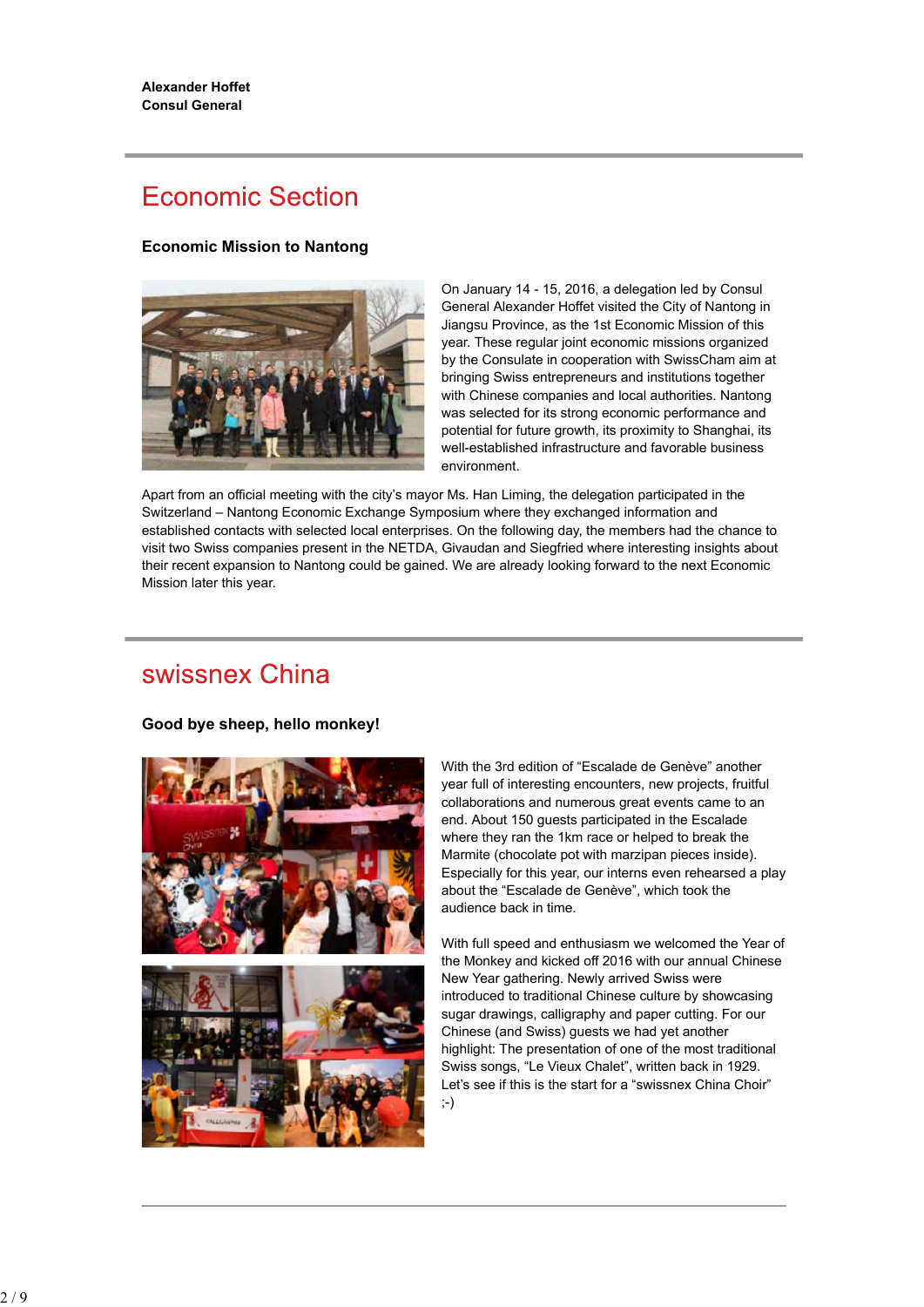### **The experience of a "Neuchâteloise" at swissnex**



My name is Melanie Girard and I am the first intern in partnership with Neuchatel and swissnex China. After my studies at the business high school "Lycée Jean-Piaget" in Neuchatel and three months of language school in Australia, I decided to tackle this amazing opportunity in order to gain working experience in an international environment abroad.

At swissnex China, I had the chance to learn and execute highly diversified tasks and to support the team during the implementation of their projects and events. For example I helped to organize the Escalade 2015, the All Swiss Schools and Universities Alumni and the annual Chinese New Year gathering. I also had the opportunity to take part in the visit of the Venture Leaders and to follow their program in Shenzhen. Furthermore I work on the "Neuchatel Academic Program 2016", introducing new project ideas.

My aim was to further develop my skills and knowledge and to discover a new country with a different culture. China and swissnex gave me more than this! I am glad that I took this unique opportunity and I'll leave without any regrets. This experience allowed me to open my mind, to discover a new culture and to become more independent.

A few months ago, I was excited about the idea to come to China, but also a little afraid about living in such a megalopolis. Today, it is the opposite! I am a bit afraid to get bored in Switzerland, in my little town Neuchatel. China offers you so many possibilities, a broad selection of activities, opportunities and choices which I will miss. But I know that I will leave full of great memories and I warmly recommend everyone to gain the experience.

#### Mélanie Girard Intern @swissnex China / 07.09.2015 – 29.02.2016

## **Outlook**

The year is still young but we have various events and projects lined up:



- CHIC / CHIP was a great success and will continue this year. The students working on the selected projects will come to the south of China this summer, for the 2016 Edition of China Hardware Innovation Camp.
- During the Swiss Week Shanghai, an All Swiss University Alumni Gathering will be organized, so save the evening of May 19, 2016
- The Venture Leaders will be back in China later this year, and so will the Lift Conference.
- Throughout the year we will welcome numerous delegations, for example from ETH Zurich, Insight China FHNW, HEC Lausanne, EPFL, Fribourg School of Management, Canton Vaud, SUPSI, ZHAW, University of Applied Sciences Bern, University of Zurich etc. If you are interested in meeting them, or/and to get in touch with them, please let us know!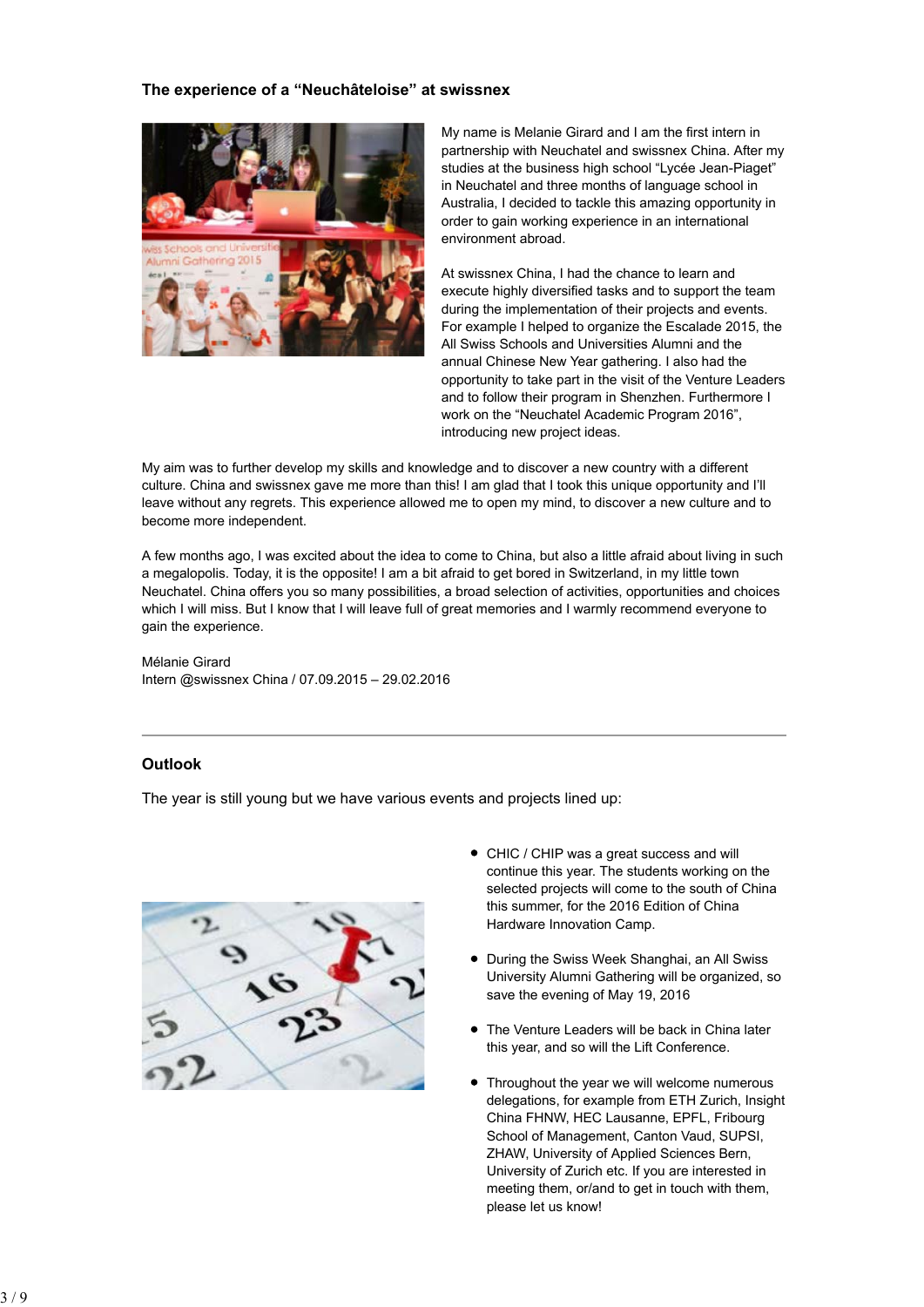We're looking forward to welcoming you to our events this year!!

Get in touch with us, find out more, and follow us on http://www.swissnexchina.org/en/ (EN/CN) and social media platforms! Best wishes for a prosperous year of the monkey!

Team swissnex China

## Pro Helvetia

### **Swiss Graphic Design exhibition at Design Shanghai Expo**



Supported by Pro Helvetia Shanghai, the Swiss Graphic Design Exhibition, curated by Erich Brechbühl, Noël Leu and Anna-Viktoria Eschbach, is shown at the 6th edition of Shanghai Art & Design from January to March 2016. Since the 1950s, Swiss graphic design has taken the world by storm with its extraordinary quality. This exhibition displays a total of 121 contemporary design works by 77 Swiss designers from different eras. It allows a glance at the entire spectrum of the vivid Swiss graphic design scene over the last 5 years. The collection of different motives and influences offers a fascinating insight in the pursuit of perfection and craftsmanship that goes into creating visionary new designs.

Exhibition period: Jan.10- Mar. 15, 2016

Venue: Shanghai Westbund Art Centre (No.2555 Longteng Avenue)

## **SwissCham Shanghai**

#### **Upcoming Chamber Events**



#### **RAGA and NAGA – March 18, 2016 in Shanghai**

#### At the **Regional Annual General Assembly**

**(RAGA),**SwissCham Shanghai welcomes all members to join us for the yearly meeting. Our Board will give you an overview of the achievements in 2015 and the outlook for 2016. Members will be asked to vote for the seven Board members standing for re-election and three new Board members.

This year, SwissCham Shanghai is also hosting the **National Annual General Assembly (NAGA),** in which the National Board will provide you the national report of all three Chapters: Beijing, Shanghai and Guangzhou.

#### **Swiss Ball 2016- Havana Night**

Save the Date and join us for another great Swiss Ball: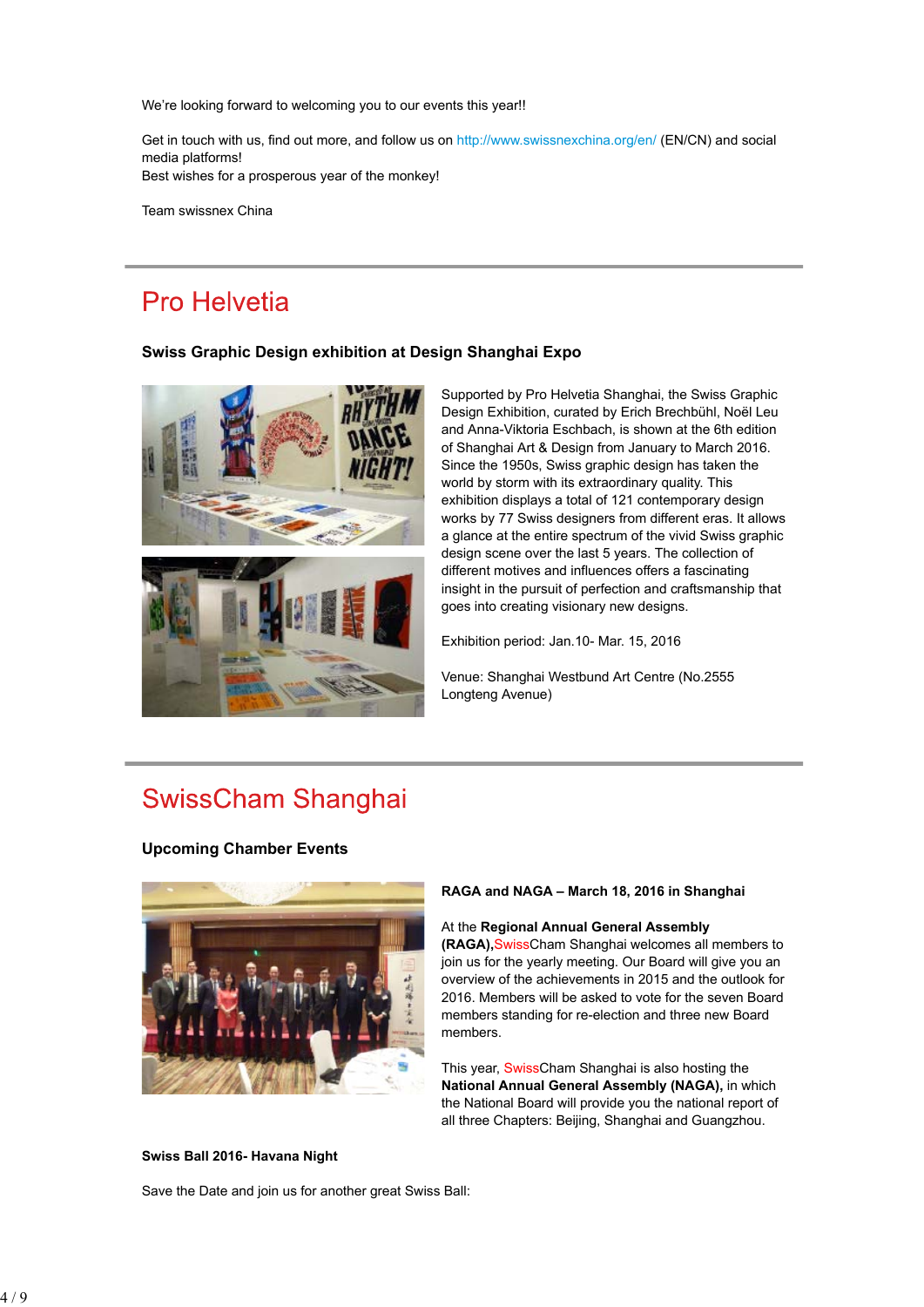Theme: Havana Night Date: April 16, 2016 Venue: Shangri-La, Pudong Music by: Studio 88

We are excited to see you there and spend an unforgettable evening together with you! For more information, please click here.

### *The Bridge* **Journal of SwissCham China**

The latest issue of *The Bridge* magazine is available here and features the following stories:

### **Time Traveller**

Carson Chan, Head of Mission Greater China for the *Fondation de la Haute Horlogerie*, tells the Bridge about the factors shaping China's high-end watch industry and the future for Swiss watches in China. The cover story section addresses the current hot topic of risks caused by external forces within a company's supply chain. At the example of the explosions in Tianjin, the article 'containing catastrophe' sheds light on the challenges companies can face in their upstream supply chains in China and how to manage the risk under the 'new normal'.

## **Swiss Business Hub**

### **Music China 2015 (14-17 October, 2015)**



Initiated in 2002, Music China has become the largest leading trade fair for musical instruments in Asia. Today China is the largest manufacturer, consumer, and exporter of musical instruments in the world. Initiated in 2002, Music China has become the largest leading trade fair for musical instruments in Asia. Today China is the largest manufacturer, consumer, and exporter of musical instruments in the world. On the other hand, the market for imported foreign musical instruments has also experienced strong growth in recent years, which is reflected by a healthy expansion of Swiss musical instruments exports to China (although the current volume is still small).

Representatives of the Swiss Business Hub paid a visit to the Music China to discuss with the handful of Swiss companies which were presenting their products at the trade show (such as the brass instruments manufacturer Inderbinen pictured below). The general feedback from the exhibitors was quite positive, many expressed that they feel optimistic about the future growth potential in the region. In 2016, the Swiss Business Hub will continue to closely follow relevant market trends such as the booming leisure and entertainment sector and support Swiss companies to explore new business opportunities in China.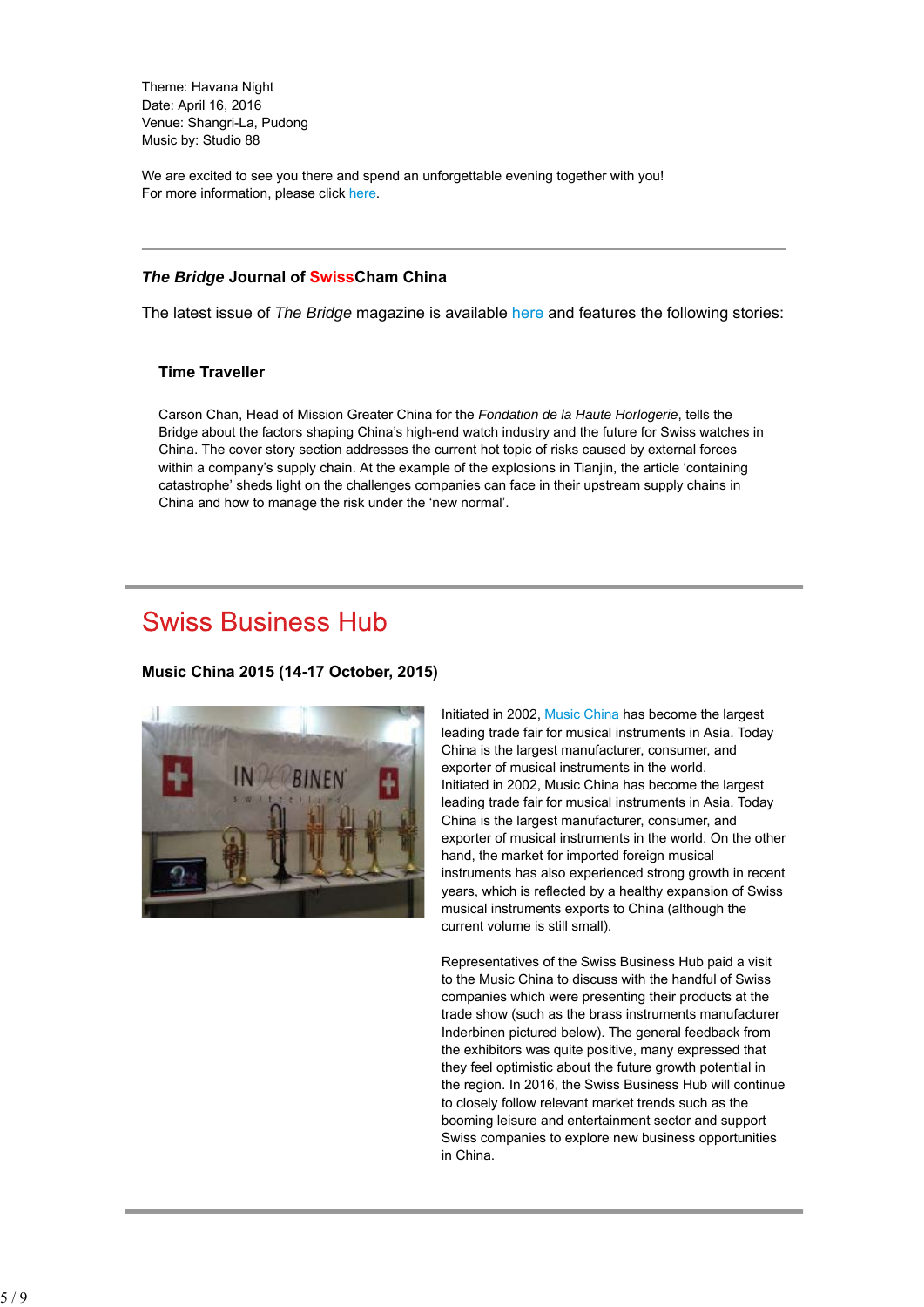# **Cultural Highlights**

**Settimana della Lingua Italiana 2015: Film screening Stella Ciao – a documentary about exile, construction yards and karaoke**



As one of Switzerland's four national languages, Italian is spoken by 8.3% of the country's population, so the Consulate General of Switzerland in Shanghai regularly contributes with a project to the Settimana della Lingua Italiana nel Mondo.

In the framework of last years' Settimana, Swiss film director Vito Robbiani was invited to present his documentary Stella Ciao at the Aurora Museum. Stella Ciao is the portrait of the last 1 ½ years in the existence of a hotel and its inhabitants, a unique slice of life captured right before its destruction. The few remaining days depict the passing of life in a place of encounter for the stories and dreams of people coming from different places and cultures.

The film screening was followed by an interactive Q&A session with the director Vito Robbiani and the numerous audience.

## **Foto Exhibition As it Disappears – A glimpse of China as it once was**



On October 31, Swiss photographer Matthias Messmer and Taiwanese researcher Hsin-Mei Chuang opened their exhibition As it Disappears at the Ray Art Center. Their photos with related background information offered the public a rare opportunity to catch a glimpse of China as it once was, and as it will soon no longer be. Following traces of old trade routes, once-flourishing marketplaces, abandoned country estates, and the sites of mystic rituals, the authors of the book China's Vanishing Worlds spent seven years exploring, photographing, and observing the vast interior of China, where the majority of Chinese people live in ways virtually unchanged for centuries.

Following the opening of As it Disappears several events with Swiss artists dealing with the topics of rural China, migrant workers and mass production were organized at the Ray Art Center.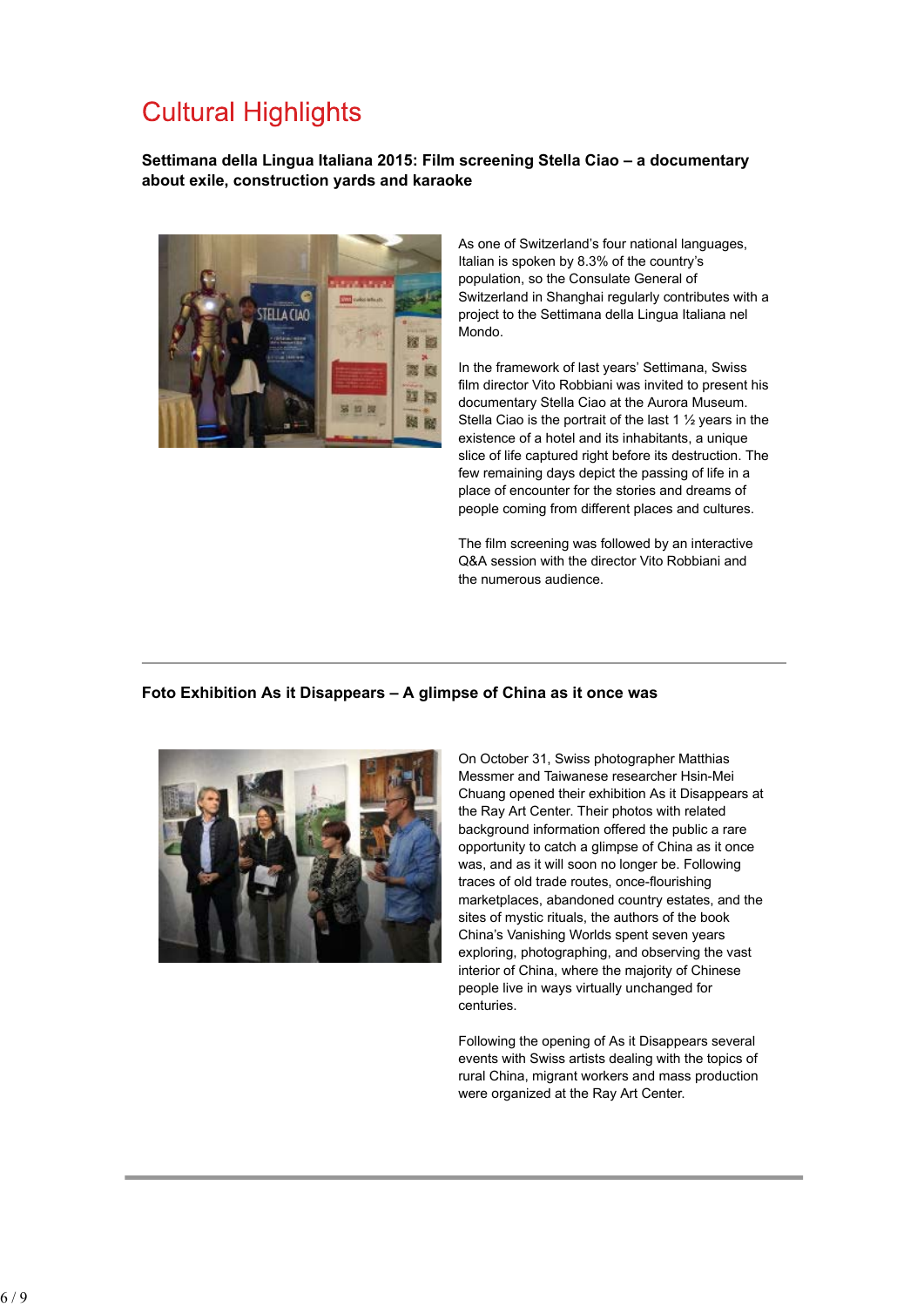## Foundation of a Swiss School in China

### **Shanghai Swiss School Questionnaire**

Ladies and Gentleman,

Our foundation is exploring the possibility of opening a Swiss School in Shanghai. We are pleased to have the support of both the Embassy of Switzerland in Beijing and the Consulate General of Switzerland in Shanghai.

In this questionnaire we are asking for your help in planning the school by telling us what you would like it to be for your children.

Unless you would like to be included in our list of interested parents/people by completing the address form at the end, your responses will be anonymous and cannot be linked to you personally. If there are any questions you do not feel comfortable answering, please skip them.

Please return completed questionnaire by e-mail to: swiss\_school\_sh@163.com

Returning the questionnaire **before 31st of March 2016** will be much appreciated.

Thank you for your support.

Assocation for the Foundation of a Swiss School in China

# **New Visa Policy**

### **The Yangtze River Delta doubles the time for visa-free entry**

BEIJING, Jan. 26 -- **Shanghai, Jiangsu and Zhejiang** is offering a 144-hour visa-free entry for international transit passengers since Jan. 30, in renewed efforts to boost business and tourism. The new policy covers travelers from 51 countries and regions, including Switzerland.

For more information please read on here.

## The Swiss Abroad Act

### **Rights and obligations of Swiss nationals living abroad**

By the end of 2015 the Swiss Abroad Act entered into force and the Swiss Abroad Ordinance and the Ordinance on Fees of the FDFA were adopted. The Act contains in a single piece of legislation the most important provisions on Swiss nationals living abroad. The two ordinances contain provisions for its implementation.

The following ordinances are of particular importance for Swiss nationals living abroad:

- GUICHET UNIQUE
- **OBLIGATION TO REGISTER**
- **REGISTERING A CHANGE OF ADDRESS**
- **POLITICAL RIGHTS**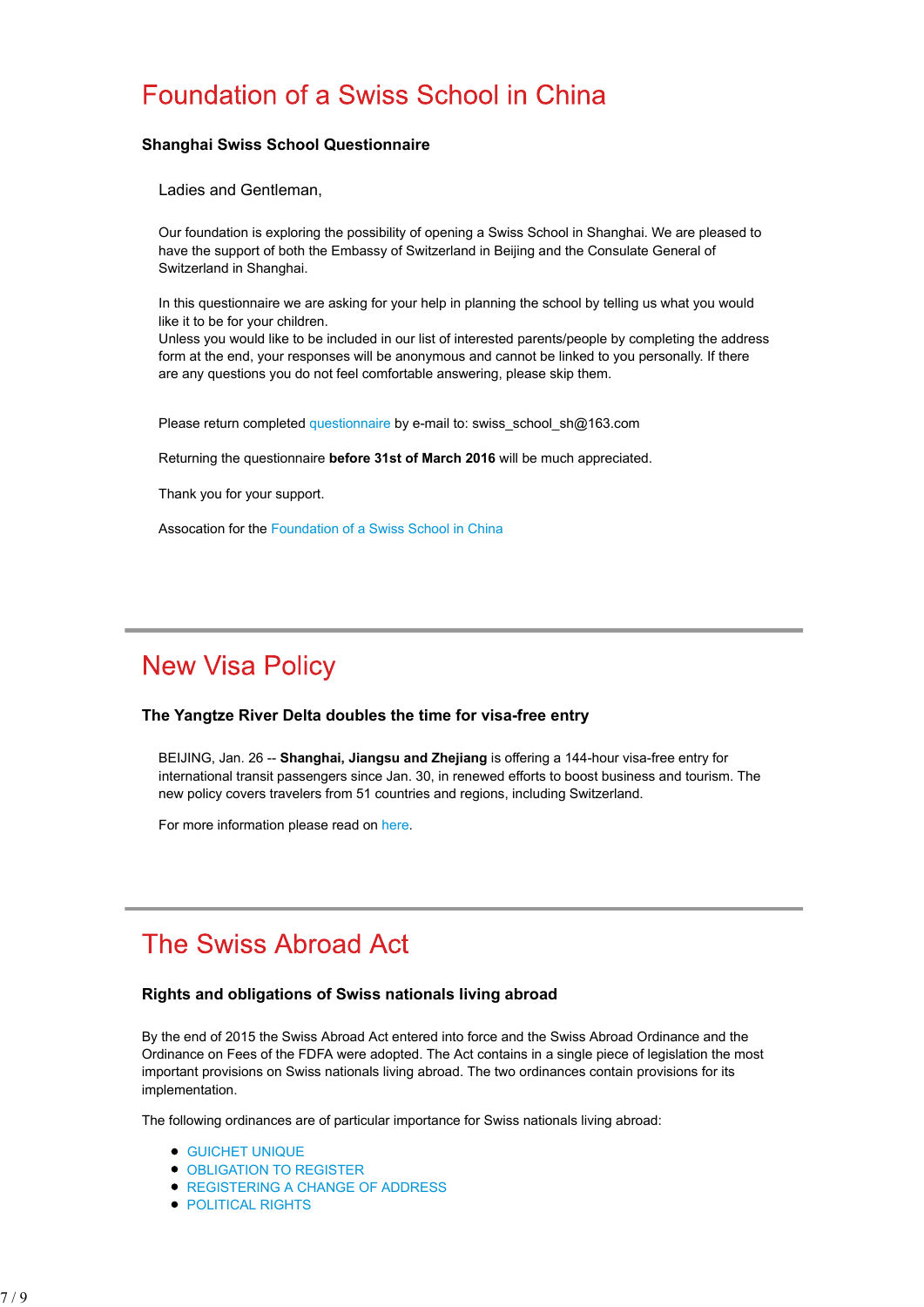## New employees at the Consulate and Swiss **Business Hub**

### **Celina Eisenring, Assistant to Consul General**



After her first education as *kaufmännische Angestellte*, Celina Eisenring went for further studies and accomplished her bachelor's degree in Sinology at the University of Zurich in 2013. During her University enrollment, she spent 9 months in Taiwan as a part of the University program. Back in Switzerland, it was only after one year when Asia called her again – this time it was Ningbo (China), where she worked in a solely Chinese sheet metal factory as a Key Account Manager for 2 years. With her knowledge and experience gained in Asia, she continued her studies in Zurich and at the same time started her own business in Switzerland in the garment industry. After a busy time travelling to China once a month for factory inspections while completing her BA degree, she decided to go back to China permanently. Celina started her position at the Consulate General in Shanghai in January 2016, as the successor of Tanya Schneiter.

In her free time, Celina likes sportive activities, joining with friends for cooking, eating, laughing, or – simply have a quiet evening to herself with a book that she can't put aside.

## **Ms. Liu Yingming (Jo Liu), Swiss Business Hub Shanghai Investment Promotion Officer**



Born and grown up in Shanghai, Jo Liu graduated from Shanghai International Studies University, majoring in English Language. She used to work at UK Trade & Investment as a Senior Trade & Investment Officer, initially responsible for the sectors of ICT, Healthcare and Life Sciences, supporting UK companies entering and developing their business in East China. Later, she focused on the Life Sciences Sector both for the Trade & Investment sides, catalysing resources and opportunities to promote inward investment in the UK, and trade business with China. Before moving to UKTI, Jo worked as a Science & Innovation Officer at the British Consulate-General Shanghai, engaging with the local science and innovation community in support of UK policies of governments, industry and academia to stimulate strategic science collaborations to benefit the UK and deliver wider policy goals.

She is a big fan of Roger Federer.